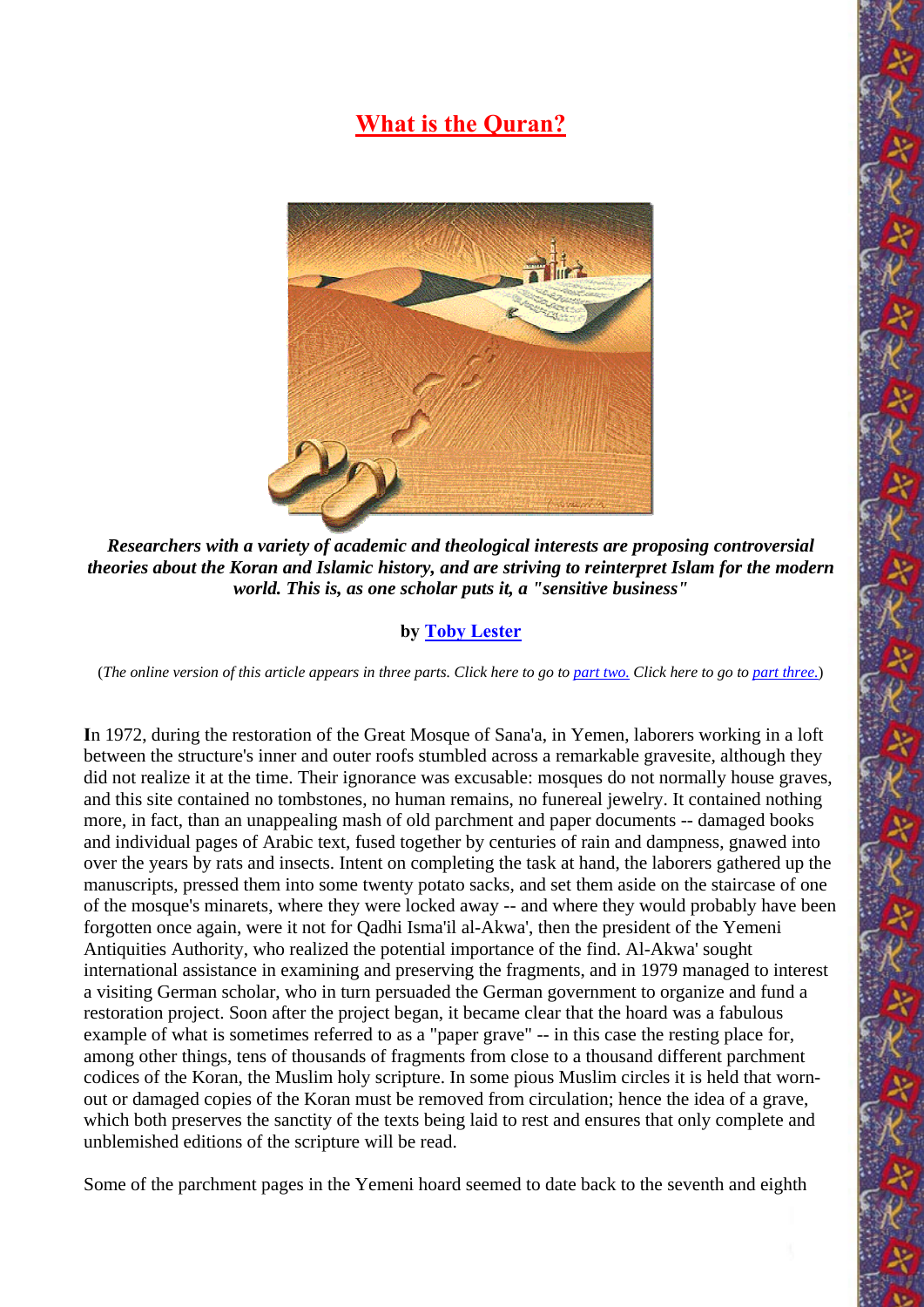centuries A.D., or Islam's first two centuries -- they were fragments, in other words, of perhaps the oldest Korans in existence. What's more, some of these fragments revealed small but intriguing aberrations from the standard Koranic text. Such aberrations, though not surprising to textual historians, are troublingly at odds with the orthodox Muslim belief that the Koran as it has reached us today is quite simply the perfect, timeless, and unchanging Word of God.

The mainly secular effort to reinterpret the Koran -- in part based on textual evidence such as that provided by the Yemeni fragments -- is disturbing and offensive to many Muslims, just as attempts to reinterpret the Bible and the life of Jesus are disturbing and offensive to many conservative Christians. Nevertheless, there are scholars, Muslims among them, who feel that such an effort, which amounts essentially to placing the Koran in history, will provide fuel for an Islamic revival of sorts -- a reappropriation of tradition, a going forward by looking back. Thus far confined to scholarly argument, this sort of thinking can be nonetheless very powerful and -- as the histories of the Renaissance and the Reformation demonstrate -- can lead to major social change. The Koran, after all, is currently the world's most ideologically influential text.

#### **Looking at the Fragments**

**T**he first person to spend a significant amount of time examining the Yemeni fragments, in 1981, was Gerd-R. Puin, a specialist in Arabic calligraphy and Koranic paleography based at Saarland University, in Saarbrücken, Germany. Puin, who had been sent by the German government to organize and oversee the restoration project, recognized the antiquity of some of the parchment fragments, and his preliminary inspection also revealed unconventional verse orderings, minor textual variations, and rare styles of orthography and artistic embellishment. Enticing, too, were the sheets of the scripture written in the rare and early Hijazi Arabic script: pieces of the earliest Korans known to exist, they were also palimpsests -- versions very clearly written over even earlier, washedoff versions. What the Yemeni Korans seemed to suggest, Puin began to feel, was an *evolving* text rather than simply the Word of God as revealed in its entirety to the Prophet Muhammad in the seventh century A.D.

Since the early 1980s more than 15,000 sheets of the Yemeni Korans have painstakingly been flattened, cleaned, treated, sorted, and assembled; they now sit ("preserved for another thousand years," Puin says) in Yemen's House of Manuscripts, awaiting detailed examination. That is something the Yemeni authorities have seemed reluctant to allow, however. "They want to keep this thing lowprofile, as we do too, although for different reasons," Puin explains. "They don't want attention drawn to the fact that there are Germans and others working on the Korans. They don't want it made public that there is work being done *at all,* since the Muslim position is that everything that needs to be said about the Koran's history was said a thousand years ago."



**Yemeni Koran Fragments, as they were found in 1972. Photograph by Ursula Dreibholz** 

To date just two scholars have been granted extensive access to the Yemeni fragments: Puin and his colleague H.-C. Graf von Bothmer, an Islamic-art historian also based at Saarland University. Puin and Von Bothmer have published only a few tantalizingly brief articles in scholarly publications on what they have discovered in the Yemeni fragments. They have been reluctant to publish partly because until recently they were more concerned with sorting and classifying the fragments than with systematically examining them, and partly because they felt that the Yemeni authorities, if they realized the possible implications of the discovery, might refuse them further access. Von Bothmer, however, in 1997 finished taking more than 35,000 microfilm pictures of the fragments, and has recently brought the pictures back to Germany. This means that soon Von Bothmer, Puin, and other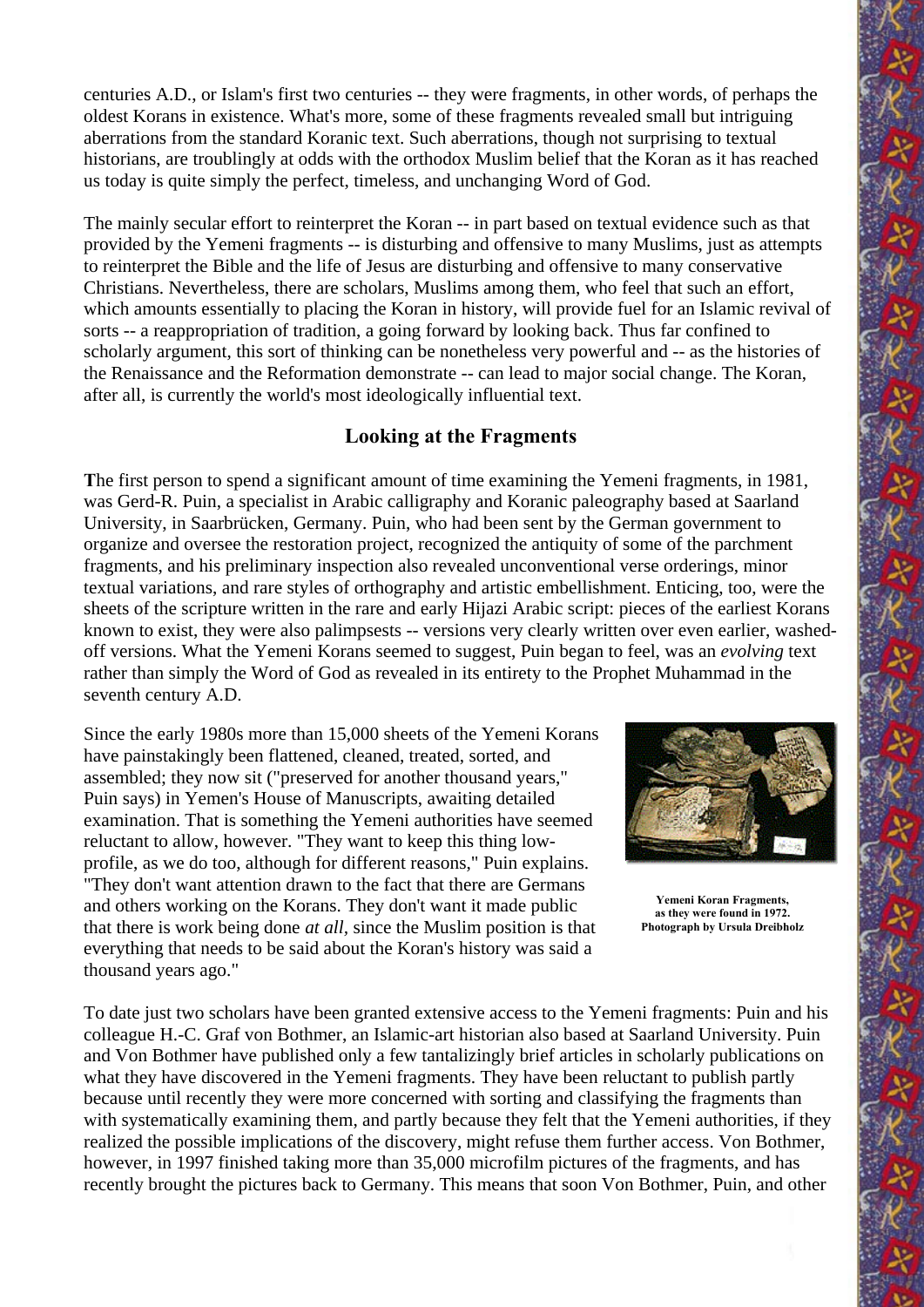scholars will finally have a chance to scrutinize the texts and to publish their findings freely -- a prospect that thrills Puin. "So many Muslims have this belief that everything between the two covers of the Koran is just God's unaltered word," he says. "They like to quote the textual work that shows that the Bible has a history and did not fall straight out of the sky, but until now the Koran has been out of this discussion. The only way to break through this wall is to prove that the Koran has a history too. The Sana'a fragments will help us to do this."

Puin is not alone in his enthusiasm. "The impact of the Yemeni manuscripts is still to be felt," says Andrew Rippin, a professor of religious studies at the University of Calgary, who is at the forefront of Koranic studies today. "Their variant readings and verse orders are all very significant. Everybody agrees on that. These manuscripts say that the early history of the Koranic text is much more of an open question than many have suspected: the text was less stable, and therefore had less authority, than has always been claimed."

## **Copyediting God**

**B**Y the standards of contemporary biblical scholarship, most of the questions being posed by scholars like Puin and Rippin are rather modest; outside an Islamic context, proposing that the Koran has a history and suggesting that it can be interpreted metaphorically are not radical steps. But the Islamic context -- and Muslim sensibilities -- cannot be ignored. "To historicize the Koran would in effect delegitimize the whole historical experience of the Muslim community," says R. Stephen Humphreys, a professor of Islamic studies at the University of California at Santa Barbara. "The Koran is the charter for the community, the document that called it into existence. And ideally - though obviously not always in reality -- Islamic history has been the effort to pursue and work out the commandments of the Koran in human life. If the Koran is a historical document, then the whole Islamic struggle of fourteen centuries is effectively meaningless."

The orthodox Muslim view of the Koran as self-evidently the Word of God, perfect and inimitable in message, language, style, and form, is strikingly similar to the fundamentalist Christian notion of the Bible's "inerrancy" and "verbal inspiration" that is still common in many places today. The notion was given classic expression only a little more than a century ago by the biblical scholar John William Burgon.

The Bible is none other than *the voice of Him that sitteth upon the Throne!* Every Book of it, every Chapter of it, every Verse of it, every word of it, every syllable of it ... every letter of it, is the direct utterance of the Most High!

Not all the Christians think this way about the Bible, however, and in fact, as the *Encyclopaedia of Islam* (1981) points out, "the closest analogue in Christian belief to the role of the Kur'an in Muslim belief is not the Bible, but Christ." If Christ is the Word of God made flesh, the Koran is the Word of God made text, and questioning its sanctity or authority is thus considered an outright attack on Islam -- as Salman Rushdie knows all too well.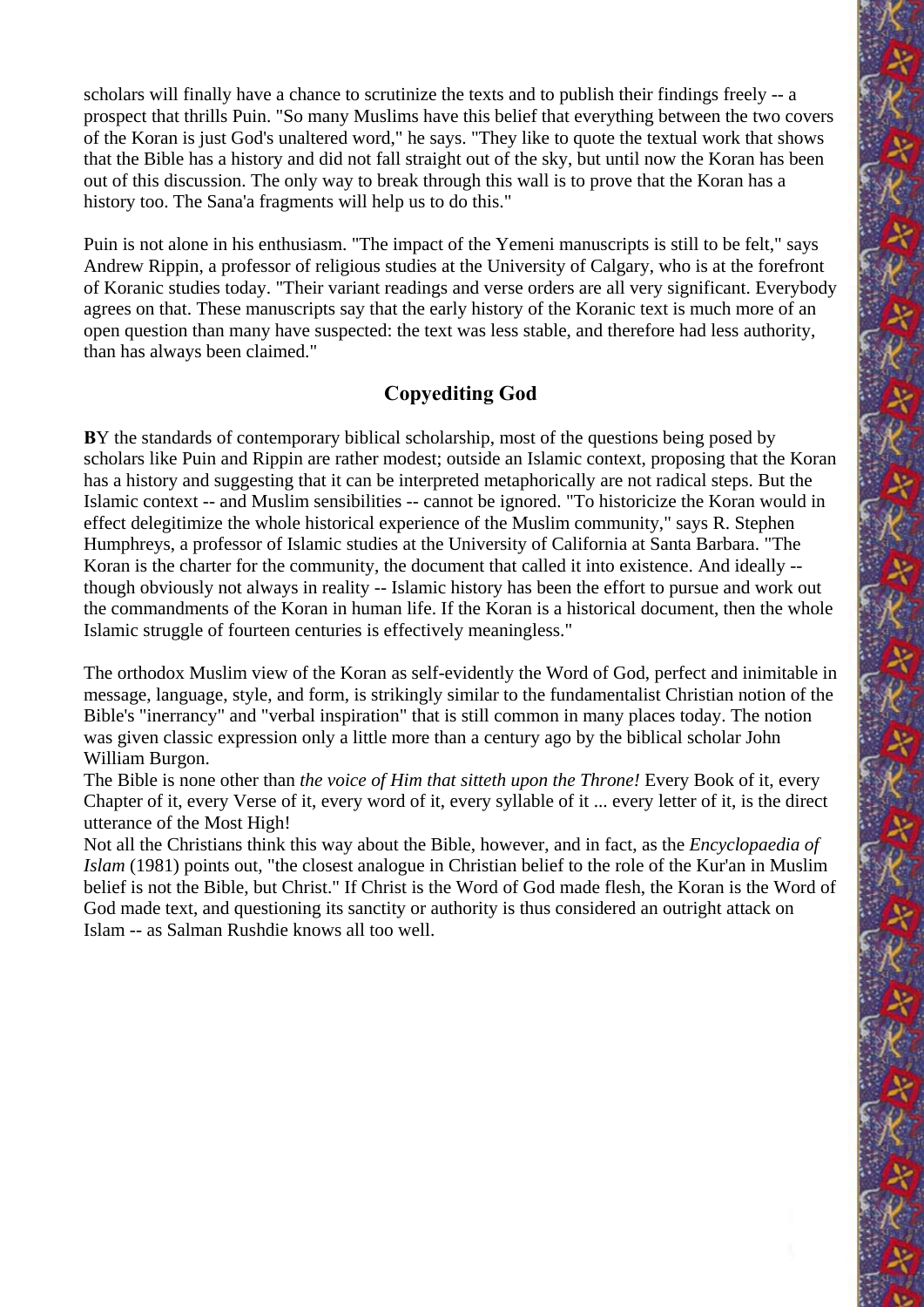

**A page from perhaps the world's oldest extant Koran, from before 750 A.D. Ultraviolet light reveals even earlier Koranic writing underneath. Photograph by Gerd-R. Puin.** 

The prospect of a Muslim backlash has not deterred the criticalhistorical study of the Koran, as the existence of the essays in *The Origins of the Koran* (1998) demonstrate. Even in the aftermath of the Rushdie affair the work continues: In 1996 the Koranic scholar Günter Lüling wrote in *The Journal of Higher Criticism* about "the wide extent to which both the text of the Koran and the learned Islamic account of Islamic origins have been distorted, a deformation unsuspectingly accepted by Western Islamicists until now." In 1994 the journal *Jerusalem Studies in Arabic and Islam* published a posthumous study by Yehuda D. Nevo, of the Hebrew University in Jerusalem, detailing seventh- and eighth-century religious inscriptions on stones in the Negev Desert which, Nevo suggested,

pose "considerable problems for the traditional Muslim account of the history of Islam." That same year, and in the same journal, Patricia Crone, a historian of early Islam currently based at the Institute for Advanced Study, in Princeton, New Jersey, published an article in which she argued that elucidating problematic passages in the Koranic text is likely to be made possible only by "abandoning the conventional account of how the Qur'an was born." And since 1991 James Bellamy, of the University of Michigan, has proposed in the *Journal of the American Oriental Society* a series of "emendations to the text of the Koran" -- changes that from the orthodox Muslim perspective amount to copyediting God.

Crone is one of the most iconoclastic of these scholars. During the 1970s and 1980s she wrote and collaborated on several books -- most notoriously, with Michael Cook, *Hagarism: The Making of the Islamic World* (1977) -- that made radical arguments about the origins of Islam and the writing of Islamic history. Among *Hagarism*'s controversial claims were suggestions that the text of the Koran came into being later than is now believed ("There is no hard evidence for the existence of the Koran in any form before the last decade of the seventh century"); that Mecca was not the initial Islamic sanctuary ("[the evidence] points unambiguously to a sanctuary in north-west Arabia ... Mecca was secondary"); that the Arab conquests preceded the institutionalization of Islam ("the Jewish messianic fantasy was enacted in the form of an Arab conquest of the Holy Land"); that the idea of the *hijra,* or the migration of Muhammad and his followers from Mecca to Medina in 622, may have evolved long after Muhammad died ("No seventh-century source identifies the Arab era as that of the *hijra*"); and that the term "Muslim" was not commonly used in early Islam ("There is no good reason to suppose that the bearers of this primitive identity called themselves 'Muslims' [but] sources do ... reveal an earlier designation of the community [which] appears in Greek as 'Magaritai' in a papyrus of 642, and in Syriac as 'Mahgre' or 'Mahgraye' from as early as the 640s").

*Hagarism* came under immediate attack, from Muslim and non-Muslim scholars alike, for its heavy reliance on hostile sources. ("This is a book," the authors wrote, "based on what from any Muslim perspective must appear an inordinate regard for the testimony of infidel sources.") Crone and Cook have since backed away from some of its most radical propositions -- such as, for example, that the Prophet Muhammad lived two years longer than the Muslim tradition claims he did, and that the historicity of his migration to Medina is questionable. But Crone has continued to challenge both Muslim and Western orthodox views of Islamic history. In *Meccan Trade and the Rise of Islam* (1987) she made [a detailed argument](http://www.fordham.edu/halsall/med/crone.html%0D) challenging the prevailing view among Western (and some Muslim) scholars that Islam arose in response to the Arabian spice trade.

Gerd-R. Puin's current thinking about the Koran's history partakes of this contemporary revisionism. "My idea is that the Koran is a kind of cocktail of texts that were not all understood even at the time of Muhammad," he says. "Many of them may even be a hundred years older than Islam itself. Even within the Islamic traditions there is a huge body of contradictory information, including a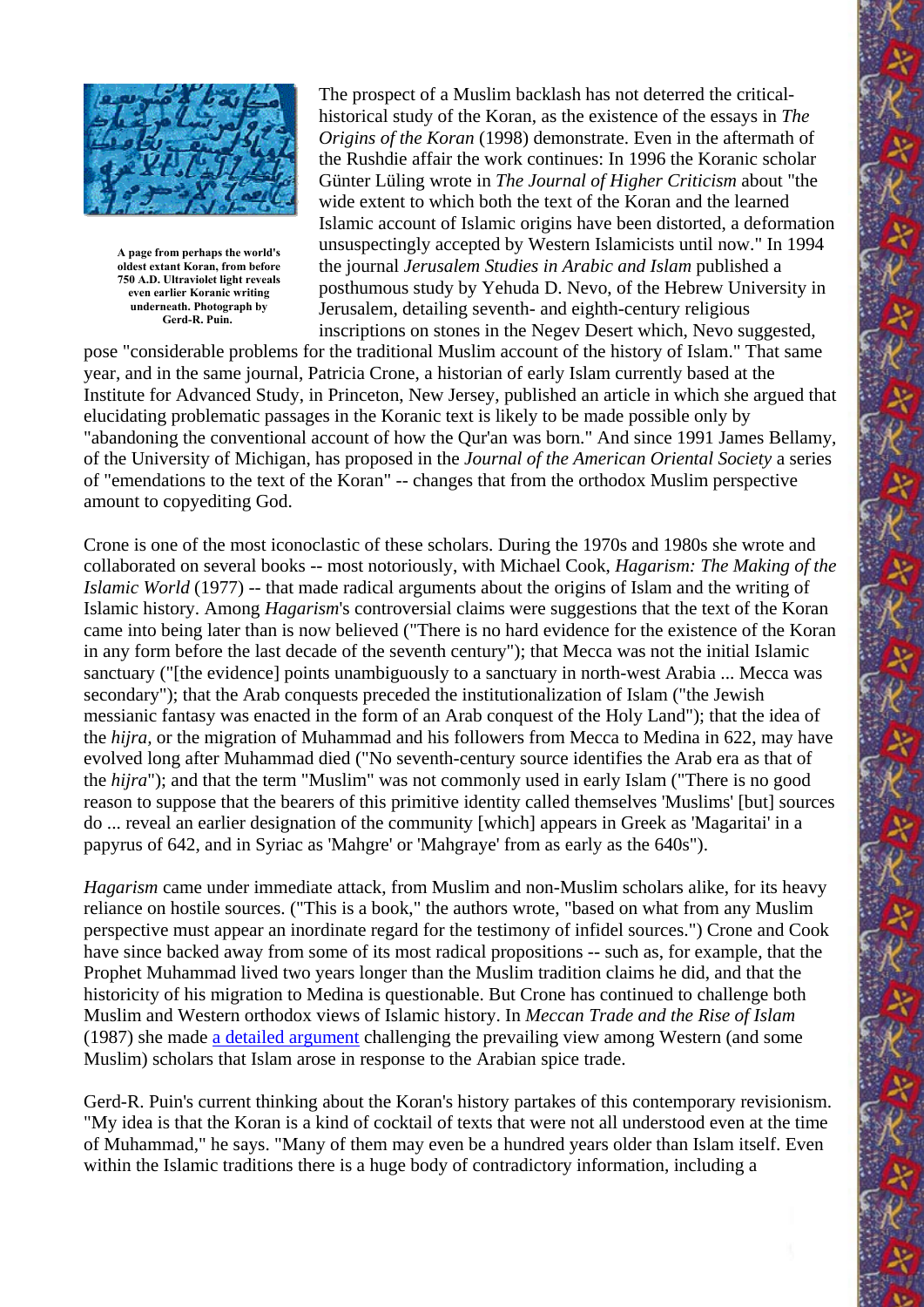significant Christian substrate; one can derive a whole Islamic *anti-history* from them if one wants."

Patricia Crone defends the goals of this sort of thinking. "The Koran is a scripture with a history like any other -- except that we don't know this history and tend to provoke howls of protest when we study it. Nobody would mind the howls if they came from Westerners, but Westerners feel deferential when the howls come from other people: who are you to tamper with *their* legacy? But we Islamicists are not trying to destroy anyone's faith."

Not everyone agrees with that assessment -- especially since Western Koranic scholarship has traditionally taken place in the context of an openly declared [hostility between Christianity and](http://debate.org.uk/topics/history/debate/part1.htm)  [Islam.](http://debate.org.uk/topics/history/debate/part1.htm) (Indeed, the broad movement in the West over the past two centuries to "explain" the East, often referred to as [Orientalism,](http://www.stg.brown.edu/projects/hypertext/landow/post/poldiscourse/pol11.html) has in recent years come under fire for exhibiting similar religious and cultural biases.) The Koran has seemed, for Christian and Jewish scholars particularly, to possess an aura of heresy; the nineteenth-century Orientalist William Muir, for example, contended that the Koran was one of "the most stubborn enemies of Civilisation, Liberty, and the Truth which the world has yet known." Early Soviet scholars, too, undertook an ideologically motivated study of Islam's origins, with almost missionary zeal: in the 1920s and in 1930 a Soviet publication titled *Ateist* ran a series of articles explaining the rise of Islam in Marxist-Leninist terms. In *Islam and Russia* (1956), Ann K.S. Lambton summarized much of this work, and wrote that several Soviet scholars had theorized that "the motive force of the nascent religion was supplied by the mercantile bourgeoisie of Mecca and Medina"; that a certain S.P. Tolstov had held that "Islam was a socialreligious movement originating in the slave-owning, not feudal, form of Arab society"; and that N.A. Morozov had argued that "until the Crusades Islam was indistinguishable from Judaism and ... only then did it receive its independent character, while Muhammad and the first Caliphs are mythical figures. "Morozov appears to have been a particularly flamboyant theorist: Lambton wrote that he also argued, in his book *Christ* (1930), that "in the Middle Ages Islam was merely an off-shoot of Arianism evoked by a meteorological event in the Red Sea area near Mecca."

Not surprisingly, then, given the biases of much non-Islamic critical study of the Koran, Muslims are inclined to dismiss it outright. A particularly eloquent protest came in 1987, in the *Muslim World Book Review,* in a paper titled "Method Against Truth: Orientalism and Qur'anic Studies," by the Muslim critic [S. Parvez Manzoor.](http://www.algonet.se/%7Epmanzoor/) Placing the origins of Western Koranic scholarship in "the polemical marshes of medieval Christianity" and describing its contemporary state as a "cul-de-sac of its own making," Manzoor orchestrated a complex and layered assault on the entire Western approach to Islam. He opened his essay in a rage.

The Orientalist enterprise of Qur'anic studies, whatever its other merits and services, was a project born of spite, bred in frustration and nourished by vengeance: the spite of the powerful for the powerless, the frustration of the "rational" towards the "superstitious" and the vengeance of the "orthodox" against the "non-conformist." At the greatest hour of his worldly-triumph, the Western man, coordinating the powers of the State, Church and Academia, launched his most determined assault on the citadel of Muslim faith. All the aberrant streaks of his arrogant personality -- its reckless rationalism, its world-domineering phantasy and its sectarian fanaticism -- joined in an unholy conspiracy to dislodge the Muslim Scripture from its firmly entrenched position as the epitome of historic authenticity and moral unassailability. The ultimate trophy that the Western man sought by his dare-devil venture was the Muslim mind itself. In order to rid the West forever of the "problem" of Islam, he reasoned, Muslim consciousness must be made to despair of the cognitive certainty of the Divine message revealed to the Prophet. Only a Muslim confounded of the historical authenticity or doctrinal autonomy of the Qur'anic revelation would abdicate his universal mission and hence pose no challenge to the global domination of the West. Such, at least, seems to have been the tacit, if not the explicit, rationale of the Orientalist assault on the Qur'an.